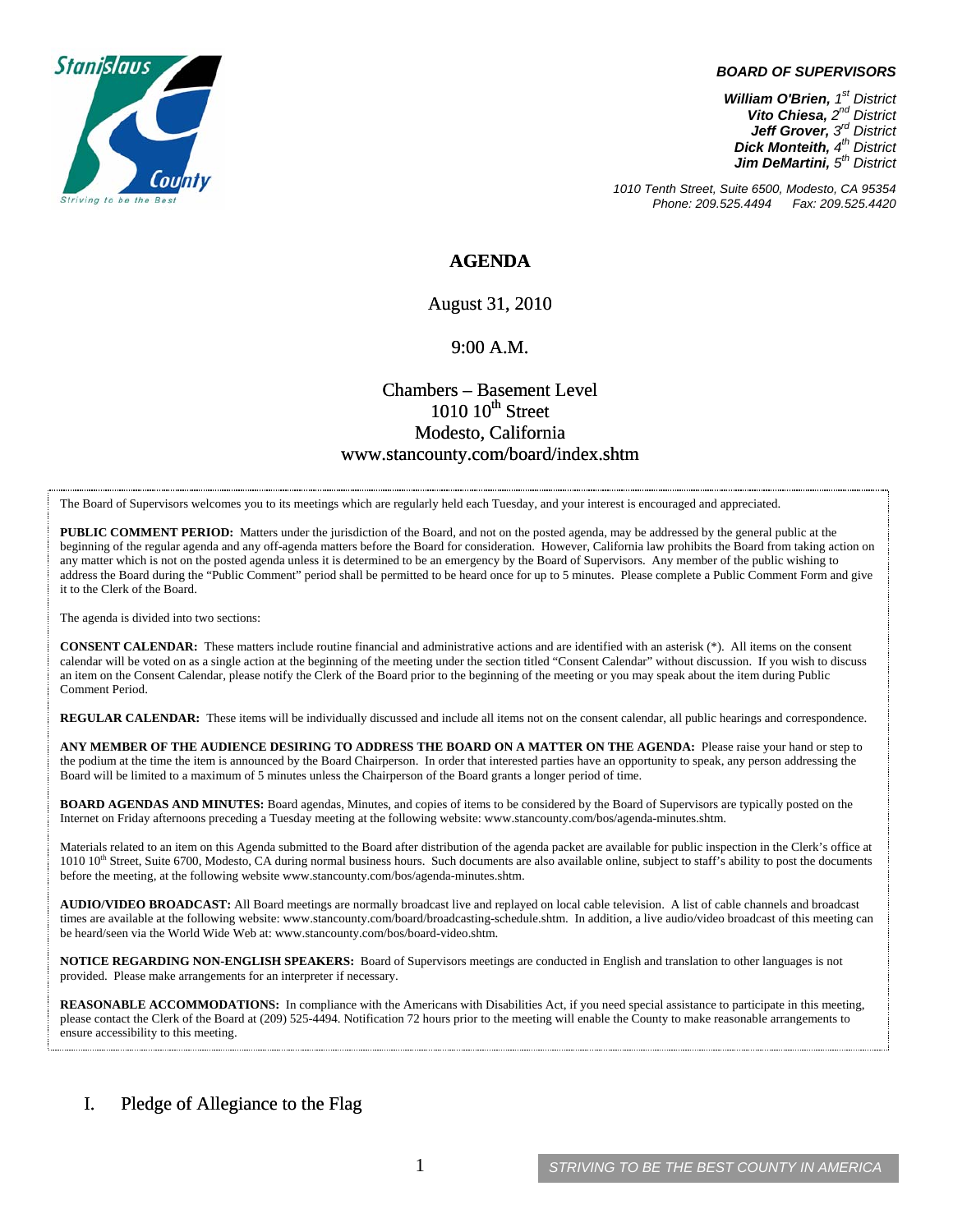- II. Presentations: A. August 2010 as Assyrian Heritage Month in Stanislaus County
	- B. Update on the Stanislaus Literacy Center/ReadingWorks
- III. Public Comment Period
- IV. Consent Calendar
- V. Agenda Items
	- A. Miscellaneous
	- <sup>\*</sup> 1. Approval of the Minutes for August 24, 2010 ([View Item\)](http://www.stancounty.com/bos/minutes/2010/min08-24-10.pdf)<br>  $\frac{1}{2}$  Approval of the Reappointment of Vicki Bauman and Ma
	- 2. Approval of the Reappointment of Vicki Bauman and Manuela Paredes-Walsborn to the Children and Families Commission ([View Item\)](http://www.stancounty.com/bos/agenda/2010/20100831/A02.pdf)
	- \* 3. Acceptance of the Resignation of Karen Hall from the Emergency Medical Services Committee ([View Item\)](http://www.stancounty.com/bos/agenda/2010/20100831/A03.pdf)
	- \* 4. Approval to Declare a Vacancy on the Newman Drainage District Board of Directors ([View Item\)](http://www.stancounty.com/bos/agenda/2010/20100831/A04.pdf)
	- \* 5. Approval to Adopt an Amendment to the Salida Union School District's Conflict of Interest Code ([View Item\)](http://www.stancounty.com/bos/agenda/2010/20100831/A05.pdf)
	- \* 6. Approval of the Appointment of Pamela Neronha to the San Joaquin Valley Unified Air Pollution Control District Citizens Advisory Committee (CAC) ([View Item\)](http://www.stancounty.com/bos/agenda/2010/20100831/A06.pdf)
	- B. Chief Executive Office
	- \* 1. Approval of Internal Audit Division's Audit Schedule for the Period July 2010 to June 2011 – Auditor-Controller ([View Item\)](http://www.stancounty.com/bos/agenda/2010/20100831/B01.pdf)
	- \* 2. Approval to Adopt the 2010/2011 Property Tax Rates Auditor-Controller ([View Item\)](http://www.stancounty.com/bos/agenda/2010/20100831/B02.pdf)
	- \* 3. Approval of the Revised Fund Balance Policy and to Delegate Authority to the Chief Executive Office to Assign Fund Balance – Auditor-Controller ([View Item\)](http://www.stancounty.com/bos/agenda/2010/20100831/B03.pdf)
	- \* 4. Approval of Amendment to Joint Exercise of Powers Agreement with the California Mental Health Services Authority for Training, Technical Assistance, and Program Capacity Building Using Mental Health Services Act Funds – Behavioral Health and Recovery Services ([View Item\)](http://www.stancounty.com/bos/agenda/2010/20100831/B04.pdf)
	- \* 5. Approval of Amendment to the Agreement with Cinnamon Hills Youth Crisis Center, Inc. for Mental Health Services for Fiscal Year 2010-2011 – Behavioral Health and Recovery Services ([View Item\)](http://www.stancounty.com/bos/agenda/2010/20100831/B05.pdf)
	- \* 6. Approval to Accept the Fourth Update on the Immediate Action Plan to Secure the Men's Honor Farm in Accordance with Public Contract Code Section 22050 for the Abatement, Demolition and Clean-Up of the Destroyed Barracks – Chief Executive Office ([View Item\)](http://www.stancounty.com/bos/agenda/2010/20100831/B06.pdf)
	- \* 7. Approval to Apply for Environmental Protection Trust Funds for the Period from January 1, 2010, Through March 31, 2013, to Implement the California Electronic Reporting System – Environmental Resources ([View Item\)](http://www.stancounty.com/bos/agenda/2010/20100831/B07.pdf)
	- \* 8. Approval to Enter Into a Five-Year Lease Agreement for the Property Located at 1424 Mitchell Road in Ceres, California to Accommodate the Health Services Agency Ceres Operation of the Women, Infants and Children's Program – Health Services Agency ([View Item\)](http://www.stancounty.com/bos/agenda/2010/20100831/B08.pdf)
	- \* 9. Approval to Issue a Request for Qualifications for the Development of a Stanislaus County Care and Shelter Plan, Funded by the Fiscal Year 2008 Homeland Security Grant Program – Office of Emergency Services/Fire Warden ([View Item\)](http://www.stancounty.com/bos/agenda/2010/20100831/B09.pdf)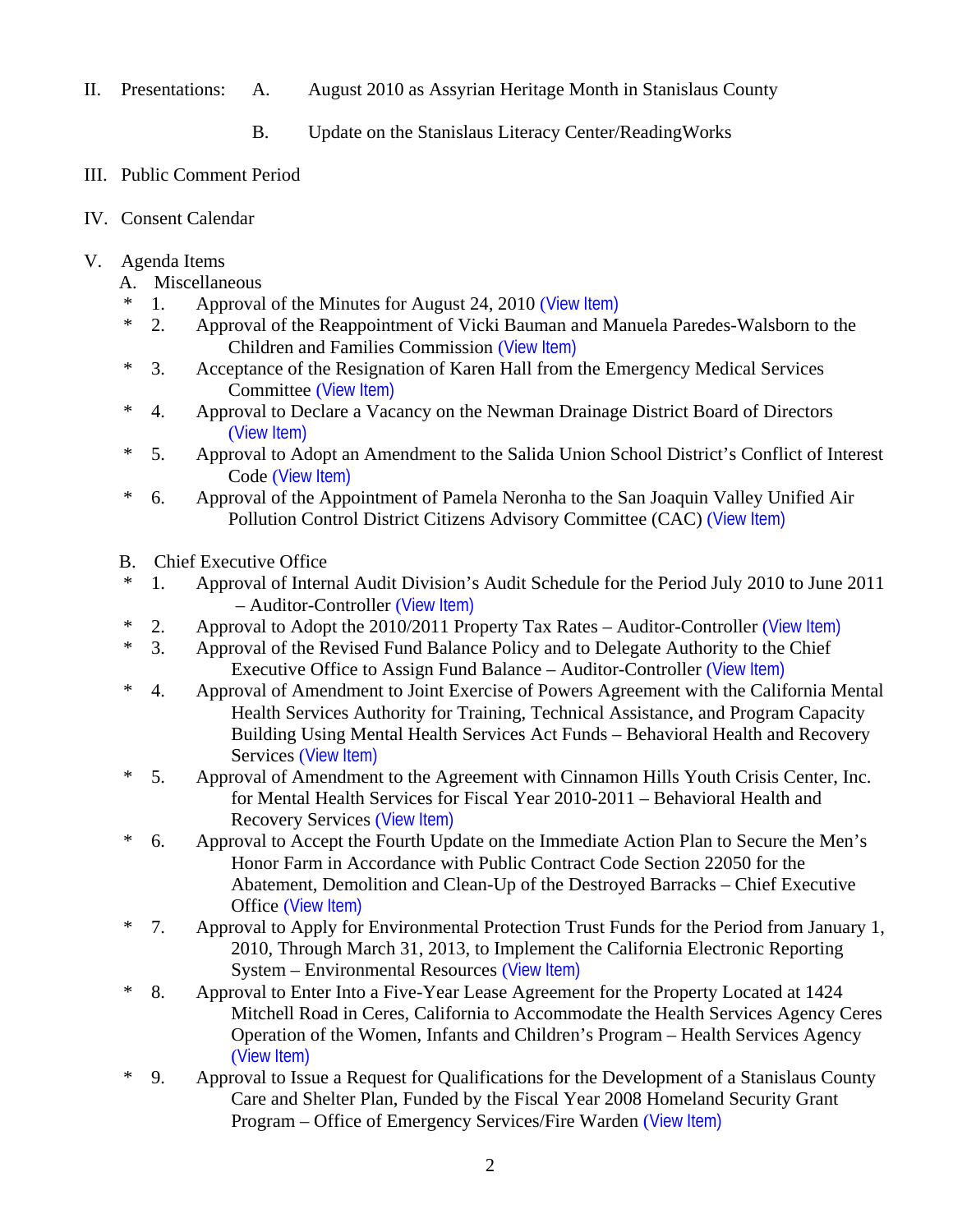- \* 10. Approval to Appoint Jody Hayes, Deputy Executive Officer, as Stanislaus County's Primary Representative to the CSAC-Excess Insurance Authority (EIA) and Appoint Peggy Huntsinger, Disability/Insurance Manager, as Stanislaus County's Alternate to the CSAC-Excess Insurance Authority (EIA) – Risk Management ([View Item\)](http://www.stancounty.com/bos/agenda/2010/20100831/B10.pdf)
- \* 11. Approval of a Resolution that Amends the Sheriff's Alternative Work Program by Extending the Current Eligibility Criteria for Inmates from the Last 90 days to the Last 365 Days of Incarceration – Sheriff ([View Item\)](http://www.stancounty.com/bos/agenda/2010/20100831/B11.pdf)
- \* 12. Approval for the Sheriff to Enter Into a Contract for Law Enforcement Services With the City of Riverbank – Sheriff ([View Item\)](http://www.stancounty.com/bos/agenda/2010/20100831/B12.pdf)
- \* 13. Approval of the Plans and Specifications for Phase III Tenant and Site Improvements at the Nick W. Blom Salida Regional Library Funded by Dedicated Public Facility Fees and CalTrans Right of Way Funds and Approval to Set the Bid Opening on October 6, 2010, at 2:00 p.m. – Chief Executive Office ([View Item\)](http://www.stancounty.com/bos/agenda/2010/20100831/B13.pdf)
	- 14. Approval of the Community Services Agency Fiscal Year 2010-2011 Plan for Fraud Investigations and Program Integrity Efforts for the In-Home Supportive Services Program – Community Services Agency ([View Item\)](http://www.stancounty.com/bos/agenda/2010/20100831/B14.pdf)
- C. Department of Public Works
- D. Department of Planning and Community Development
- \* 1. Approval to Authorize the Release of the Fiscal Year 2009-2010 Draft Consolidated Annual Performance Evaluation Report (CAPER) for the Community Development Block Grant (CDBG) and Emergency Shelter Grant (ESG) Programs for a Public Review to End on September 21, 2010 and Set a Public Hearing on September 21, 2010 at 6:35 P.M. to Consider Adoption of the CDBG Fiscal Year 2009-2010 CAPER ([View Item\)](http://www.stancounty.com/bos/agenda/2010/20100831/D01.pdf)
- E. County Counsel
- VI. Scheduled Matters
- VII. Correspondence
	- 1. This Board has received a public notice from the California High-Speed Rail Authority regarding the Bay Area to Central Valley High-Speed Train Revised Final Program Environmental Impact Report.

(Recommendation: Refer to the Department of Public Works.) ([View Item\)](http://www.stancounty.com/bos/agenda/2010/20100831/Corr01.pdf)

- 2. This Board has received a notice of a Petition for Temporary Change to modify the State Water Project, Central Valley Project and Friant authorized places of use. (Recommendation: Refer to the Department of Public Works, the Department of Planning and Community Development, the Department of Environmental Resources, and the Agricultural Commissioner and Sealer of Weights and Measures.) ([View Item\)](http://www.stancounty.com/bos/agenda/2010/20100831/Corr02.pdf)
- 3. This Board has received the following claims: Shu-Hsia Lee, Chieh-Tang Cheng; Donna Hyatt; David Torres; and, Mercury Insurance Company as subrogee for Roland Nesper. (Recommendation: Acknowledge receipt of claims and refer to the Chief Executive Office - Risk Management Division.)

VIII.Board of Supervisors' Reports